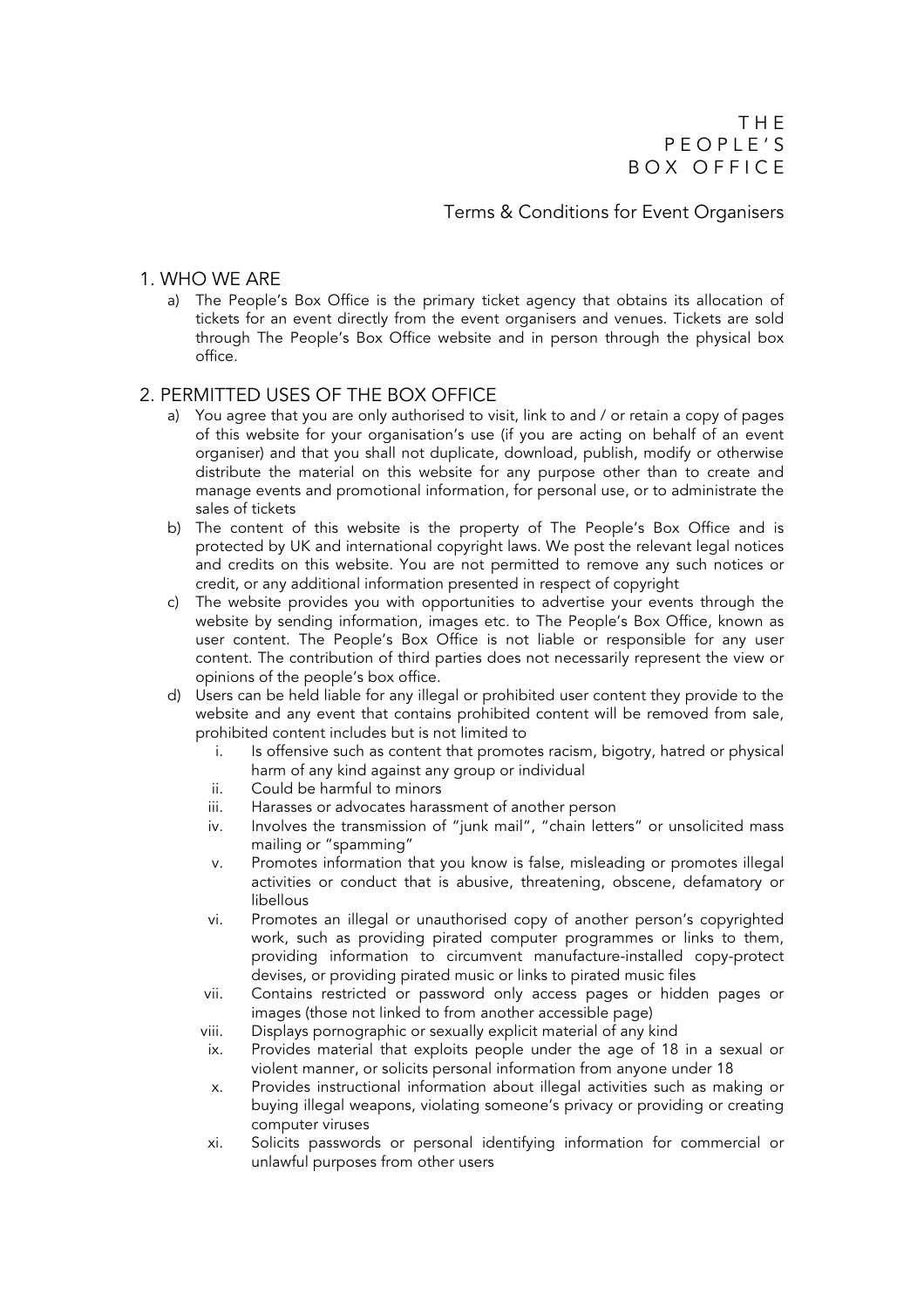- xii. Engages in commercial activities and / or sales without prior written consent such as contests, sweepstakes, barter, and advertising and pyramid schemes.
- xiii. If you discover this kind of material on the site, please notify us by email and we will investigate your claim and take appropriate action
- e) Although the peoples box office cannot monitor the conduct of users off the website, it is also a violation of these rules to use any information obtained from this website in order to harass, abuse or harm another person or in order to contact, advertise to, solicit or sell any site user information without their prior explicit consent.
- f) The peoples box office also retains the right to suspend or terminate access to the box office if the conduct of the event organiser or organisation using the peoples box office services, leads to damage to reputations by association
- g) The website contains embedded links to, and may produce search results that reference or link to third party sites throughout the world wide web. The people's box office has no control over these sites or the content within the site. The peoples box office cannot guarantee, represent or warrant that the content contained in the sites is accurate, legal, and / or inoffensive and will not contain viruses or otherwise impact your computer. By using this website to search for or link to another site, you agree and understand that you may not make any claim against the peoples box office for any damages or losses, whatsoever, resulting from such action
- h) You agree that you will not use any robot, spider, other automatic device or manual process to monitor or copy our web pages or the content therein or for any other authorised purpose, without our prior expressed written permission. You agree that you will not use any device, software or routine to interfere or attempt to interfere with the proper working of the website. You agree that you will not take any action that imposes an unreasonable or disproportionately large load on our infrastructure. You agree that you will not access, reload or refresh transactional event or ticketing pages, or make any other request to transactional servers, more than once during any three second interval.
- i) When using the website ensure you are using only one browser window. Using multiple browser windows could result in duplicate listings if you are using the website on behalf of an event organiser
- j) Illegal and / or unauthorised use of the site, including, but not limited to unauthorised ticket sales, fraudulent listing of events by individuals or organisations other than the legitimate event organiser, unauthorised framing of or linking to the site, or unauthorised use of any robot, spider or other automated devises on the site will be investigated and appropriate legal action will be taken, including without limitation, civil, criminal and injunctive redress
- k) You understand and agree that in the peoples box office's sole discretion, and without prior notice, the peoples box office may terminate your access to the website, cancel ticket orders or exercise any other remedy available and remove any unauthorised user content, if the peoples box office believes that your conduct, or that user content you provide, violates or is inconsistent with these terms, or violates the law of the rights of the people's box office, a client of the peoples box office or another user of this box office. You agree that monetary damages may not provide sufficient remedy to the people's orchestra for violations of these terms and you consent to injunctive or other equitable relief for such violations. The people's box office is not required to provide refund to you if you are terminated as a user because you have violated these terms or any of the people's box office's rights.
- l) If an event organiser is found to be using the peoples box office for in house bookings only and an alternative online payment mechanism for their online bookings, the peoples box office reserve the right to levy a £49.99 monthly charge for use of the in house facility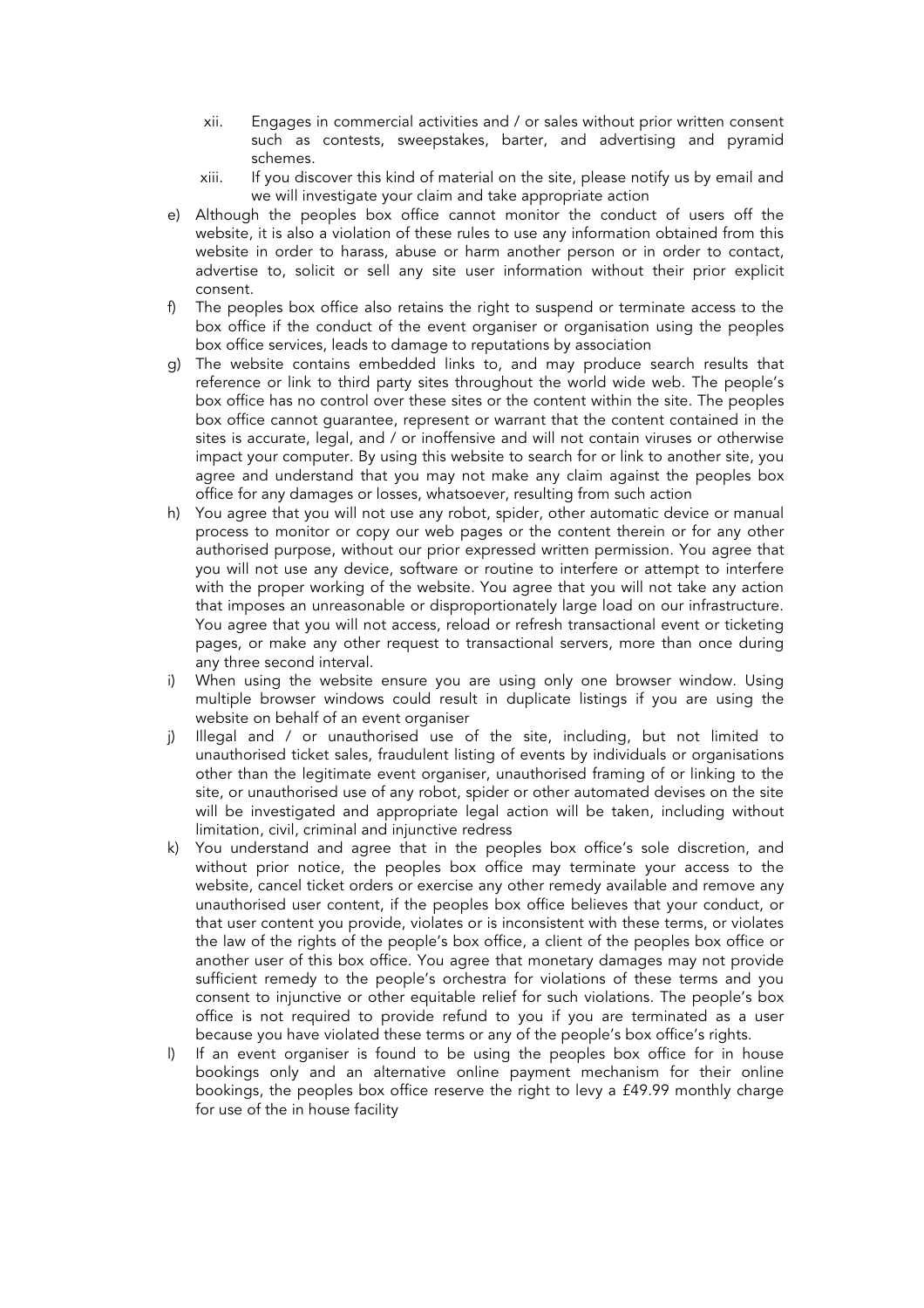# 3. REGISTRATION & ACCOUNT SECURITY

- a) The event organiser agrees to maintain and promptly update their registration details to keep it accurate and current. If you provide any information that is untrue, inaccurate, not current or incomplete, or the peoples box office has reasonable grounds to suspect that such information is untrue, inaccurate, not current or incomplete, the peoples box office has the right to suspend or terminate all of your accounts and refuse any and all of your current or future use of the box office.
- b) During the peoples box office registration process, a unique account password will be created. It is the responsibility of the event organiser and its users to maintain the confidentiality of the password and account and are fully responsible for all activities that occur under your account. The event organiser must immediately notify the peoples box office of any unauthorised use of your password or account or any breach of security. The peoples box office cannot and will not be liable for any loss, damage or other liability arising from your failure to comply with this section or from any unauthorised access to or use of your account.
- c) If an account has not had any events listed for two years, all date will be cleared

#### 4. PAYMENT PROCESSING

- a) There are two types of payment processing options available to people buying through our website
	- i. Paypal, credit or debit bookings processed via paypal will be held in a trust account and the agreed upon amount will be transferred to the organiser at the conclusion of their event
	- ii. Stripe payment processing, credit / debit card bookings processed online or inhouse via the peoples box office stripe gateway. Income is held in a trust account and the agreed upon amount will be transferred to the organiser at the conclusion of their event.
- b) There are two types of payment processing options available to people buying in person at our box office
	- a. Cash, all cash will be logged and the agreed upon amount will be paid to the organiser at the conclusion of their event
	- b. Credit or Debit cards, all payments taken through electronic payment systems will be paid into a trust account and the agreed upon amount will be paid to the organiser at the conclusion of their event
- c) Event organisers do not need their own payment gateway to utalise the peoples box office payment processing option. Bookings placed online will be processed by the peoples box office and income less applicable fees will be transferred to the event organiser within seven days of the conclusion of the event. For booking fees go to section 5a.
- d) Event organisers are not permitted to obtain customer credit / debit card details and process the order themselves via the peoples box office public sales page (online bookings). Handling customer card details and using the peoples box office merchant services for in house bookings is in breach of these terms and conditions. If an event organiser will be required to secure their own merchant services or utalise the stripe payment processing option.
- e) You authorise the peoples box office to accept mastercard, visa, American express and maestro cards and to collect the face price of each ticket and also, where you have opted for the booking fee to be billed to the customer, we will collect a booking fee from each customer and where applicable, a telepyone service fee or delivert fees if requested. We will retain the full amount fof the booking fee (wheather paid for by the event organiser or the customer), telephone service fee and delivery fees.
- f) The proceeds of all credit and debit card sales transacted via the peoples box office are paid into a segregated "client" bank account meaning they re completely ringfenced from our own working capital. These arrangements are in line with best practice as specified by all major credit card companies and also by STAR (the society of ticket agents and retailers)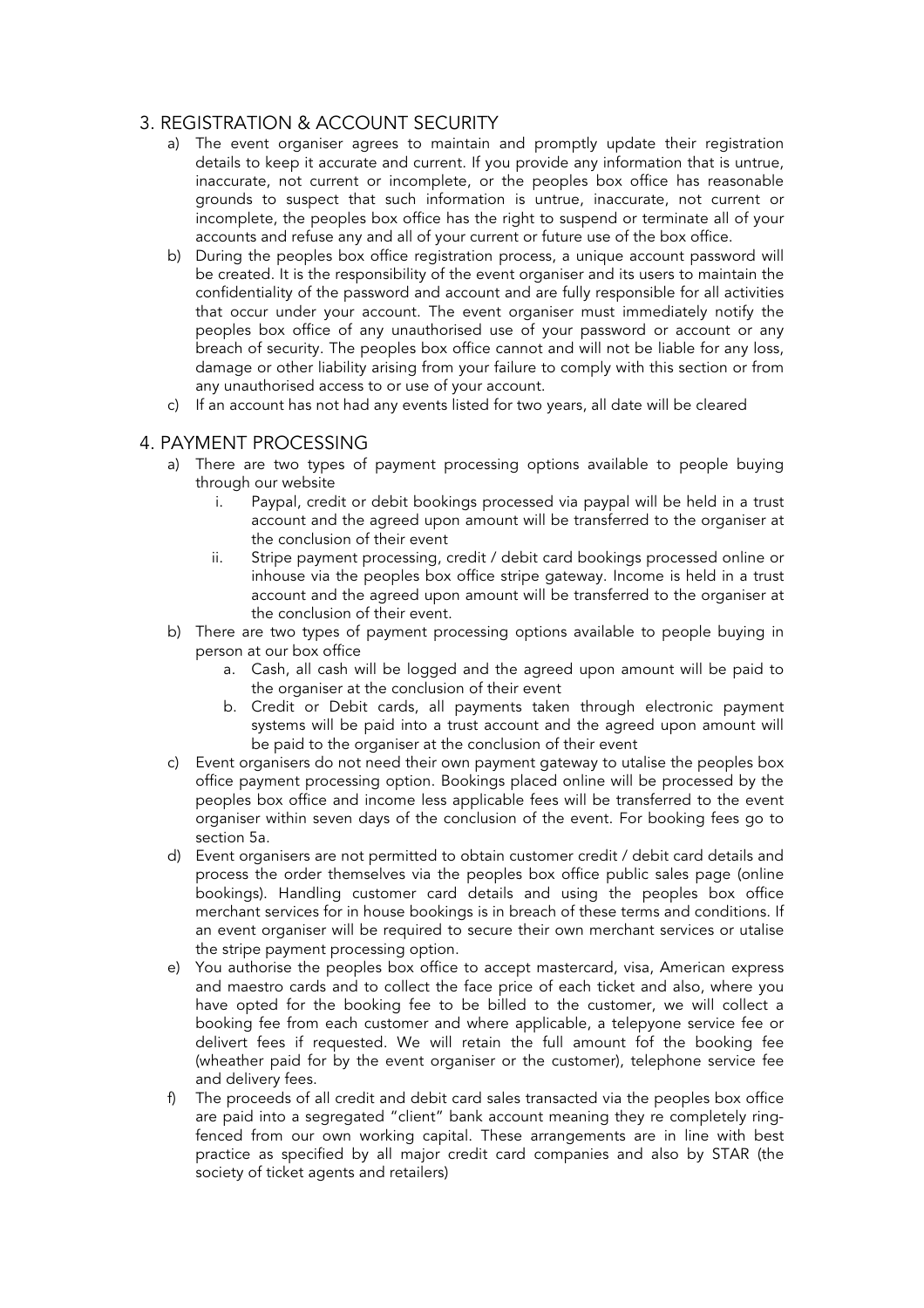- g) Once the event or event run has concluded, the online sales for that event will then be totalled and transferred electronically to the event organisers nominated bank account within seven working days of the final performance. The amount transferred will be the net of our fees as stated in 5a and any refunds made to customers as a result of cancellation
- h) If any event or series of events is cancelled or postponed or significantely changed from the advertised content. The peoples box office will refund the customers directly and shall be entitled to utalise sufficient funds from the ticket proceeds to above to enable the peoples box office to do this. Notification of cancellation may delay the transfer of funds while confirmation and clarification is sought.
- i) All money shall be paid into the bank account specified in your payment details. It is not the responsibility of the peoples box office to verify bank details but is the responsibility of the event organiser to ensure that accurate bank details are provided. If incorrect bank ddetails are provided, monies owed will accrue until accurate bank details are provided by the event organiser. The peoples box office will not accept any responsibility if incorrect bank details have been provided by the event organiser or theier account users and monies owed are paid into the wrong bank account.
- j) Event organisers remain solely responsible for the accounting and payment of VAT collected through the sale of tickets to HMRC. The peoples box office is only liable for the VAT component of the booking fee. At the conclusion of your event, you will be provided with a full income breakdown for your event/s monies receved from online and physical sales which will include details of the event organiser's VAT liability (if applicable)
- k) The peoples box office can collect donations through our website and in person and forward payment to the event organiser less a 2.5% service fee + 3.5% payment processing fee. No admin charge is applicable for payments redorded by cash
- l) Should the event organiser want to claim gift aid, it is the responsiblitly of the event organiser to register for gift aid (if eligible) and submit relevant documentation to HMRC to re-claim the tax benefit. The peoples box office accepts no responsibility for the administering of the gift aid scheme; it is only a platform to receive donations
- m) If an event is cancelled, the donation will also be refunded to the customer in full
- n) We are not an accounting, taxation or financial adviser, and you should not rely on information given on the website to determine the accounting, tax or financial consequences of making a donation to charity. We strongly recommend that you consult your own adviser(s) about any accounting, taxation or financial consequences that may affect you.
- o) Sundry items attract the same booking fee as ticket sales (please see section 5a). if an event is cancelled, the sundry item will also be refunded in full, including booking fee (but excluding delivery fees)